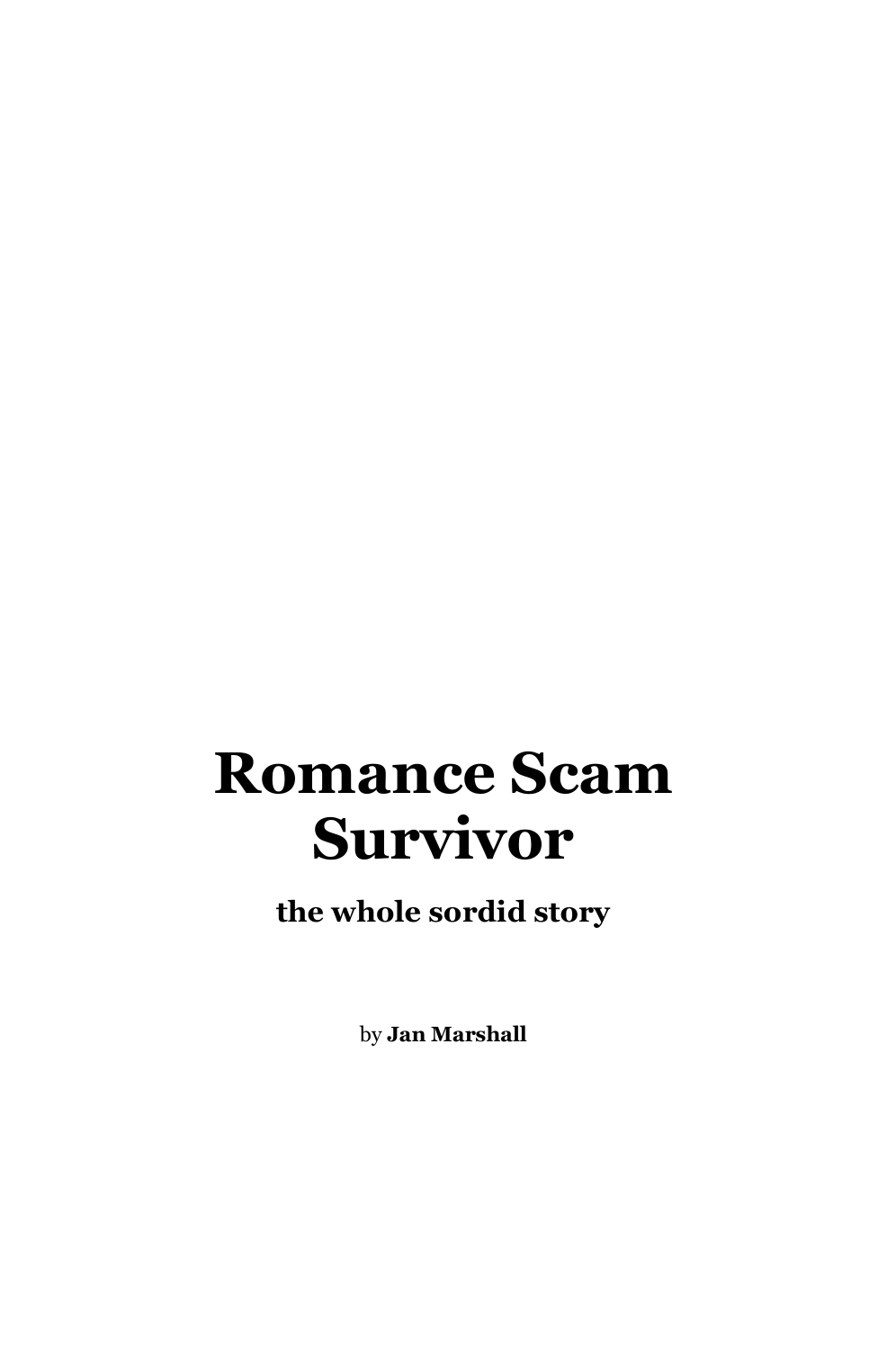Romance Scam Survivor: the whole sordid story First Published 2018 By Sangam Enterprises Pty Ltd ABN: 97 058 176 453 For Jan Marshall Bundoora, VIC 3803 Australia

Copyright © 2018 Jan Marshall The right of Jan Marshall to be identified as the author of this work has been asserted by her under the Copyright, Designs and Patents Act 1988.

All rights reserved. No part of this book may be reprinted or reproduced or utilised in any form or by an electronic, mechanical, or other means, now known or hereafter invented, including photocopying and recording, or in any information storage or retrieval system, without permission in writing from the publishers.

ISBN: 978-0-6482336-0-2 (pbk) ISBN: 978-0-6482336-1-9 (ebk) What follows is my story, as I experienced it.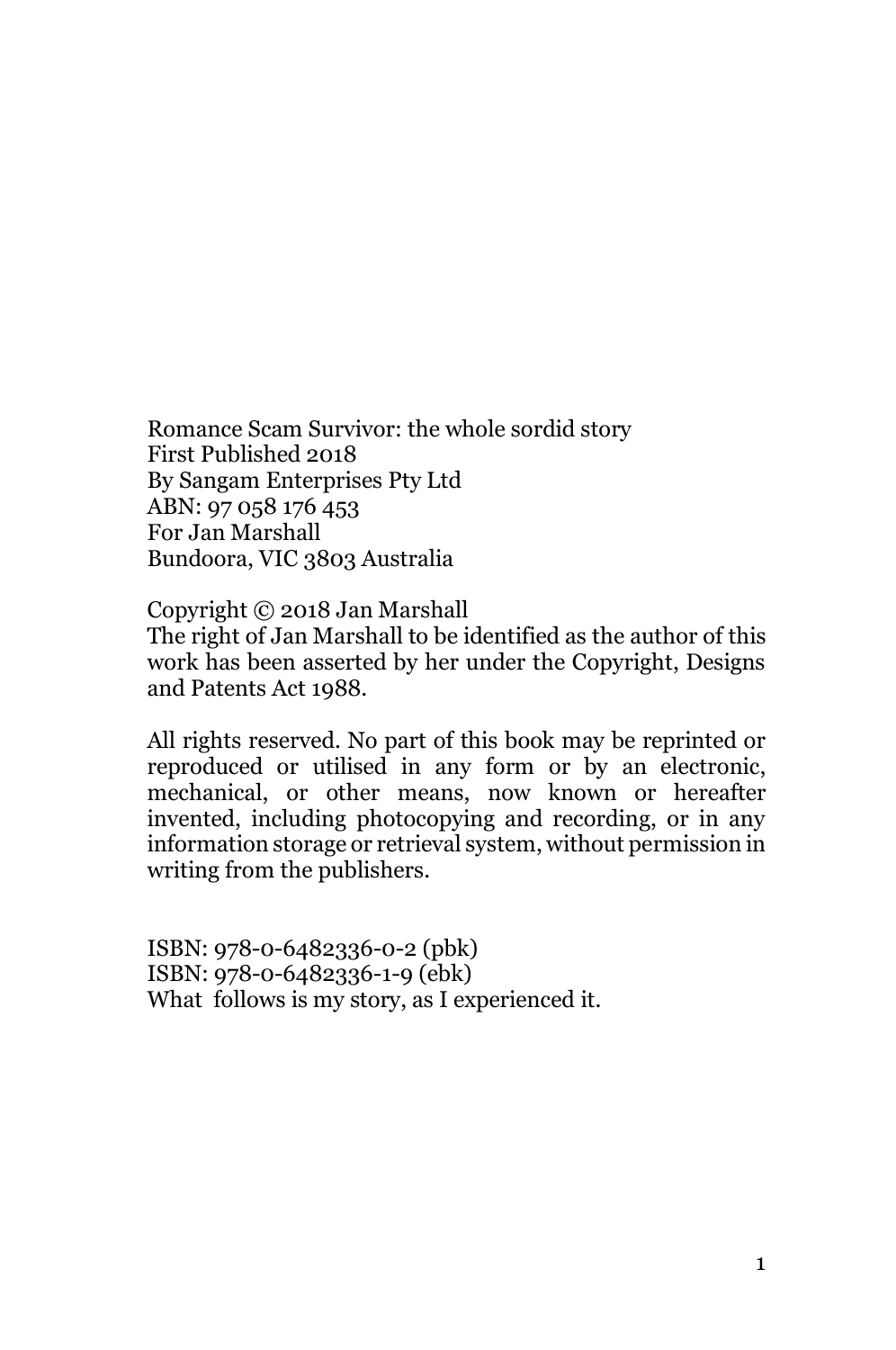*You will likely notice poor grammar and typographical errors and ask, why didn't she correct them?*

*Because this is my story, and I want to tell it as it was for me.*

*So the emails, messages and correspondence between me, the scammer, the authorities and those I went to for help have not been edited. They are present without having been cleaned up or sanitised, just as life is, unedited.*

*I was scammed.*

*And this is my story.*

*Jan Marshall* [http://romancescamsurvivor.org](http://romancescamsurvivor.org/)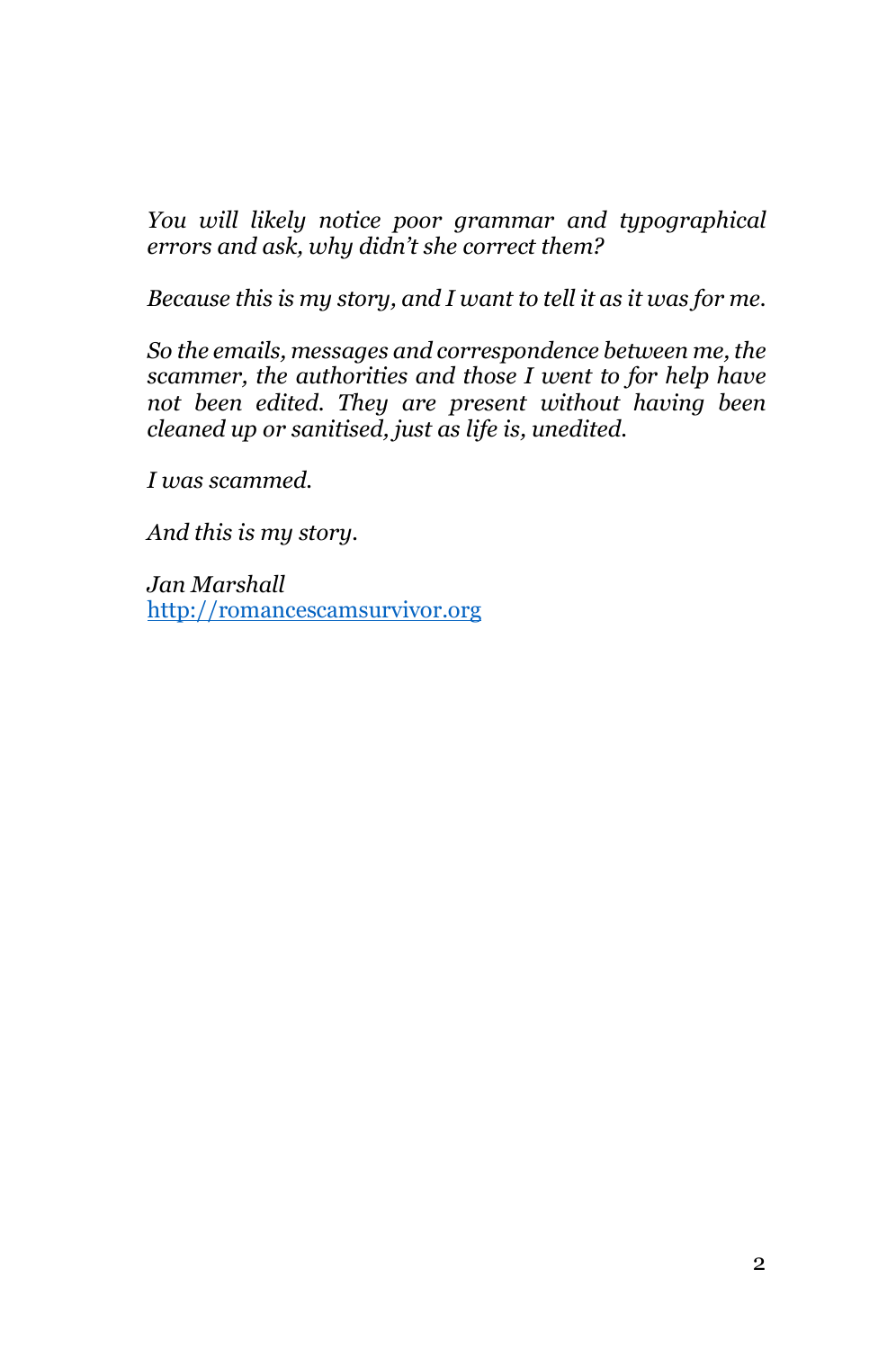## Prologue

Wednesday, 24<sup>th</sup> October 2012:

Boarding the plane my love.... I love you sooo much and thanks for everything.

That's a bit dismissive, I had thought. But I persuaded myself that he must have meant for the help I had given in Dubai, and that I would soon hear from him in England, as he had promised.

Now, four days later, I had finally and quietly to myself, realised.

I had been scammed.

That was the end, and I had been completely, totally and resoundingly SCAMMED. I was never going to get my \$250,000 plus back!

I had felt good that day. It was warmer, so I had worn my bright fuchsia jacket. I looked and felt good, and thought I was doing well at work. But underneath I was going into shock.

Stop feeling.

Don't feel anything. Detach from all that.

Keep the front up and get through the day.

I called Mum. She was disbelieving and, unsurprisingly, shocked. There was no way she could understand. It was not understandable.

"How could I have given away all my money to someone I had never even met?" ALL my money! And more. I wouldn't even tell her how much.

My first response was to email to him. I'd been writing many times a day so that was normal. Was he reading them now? I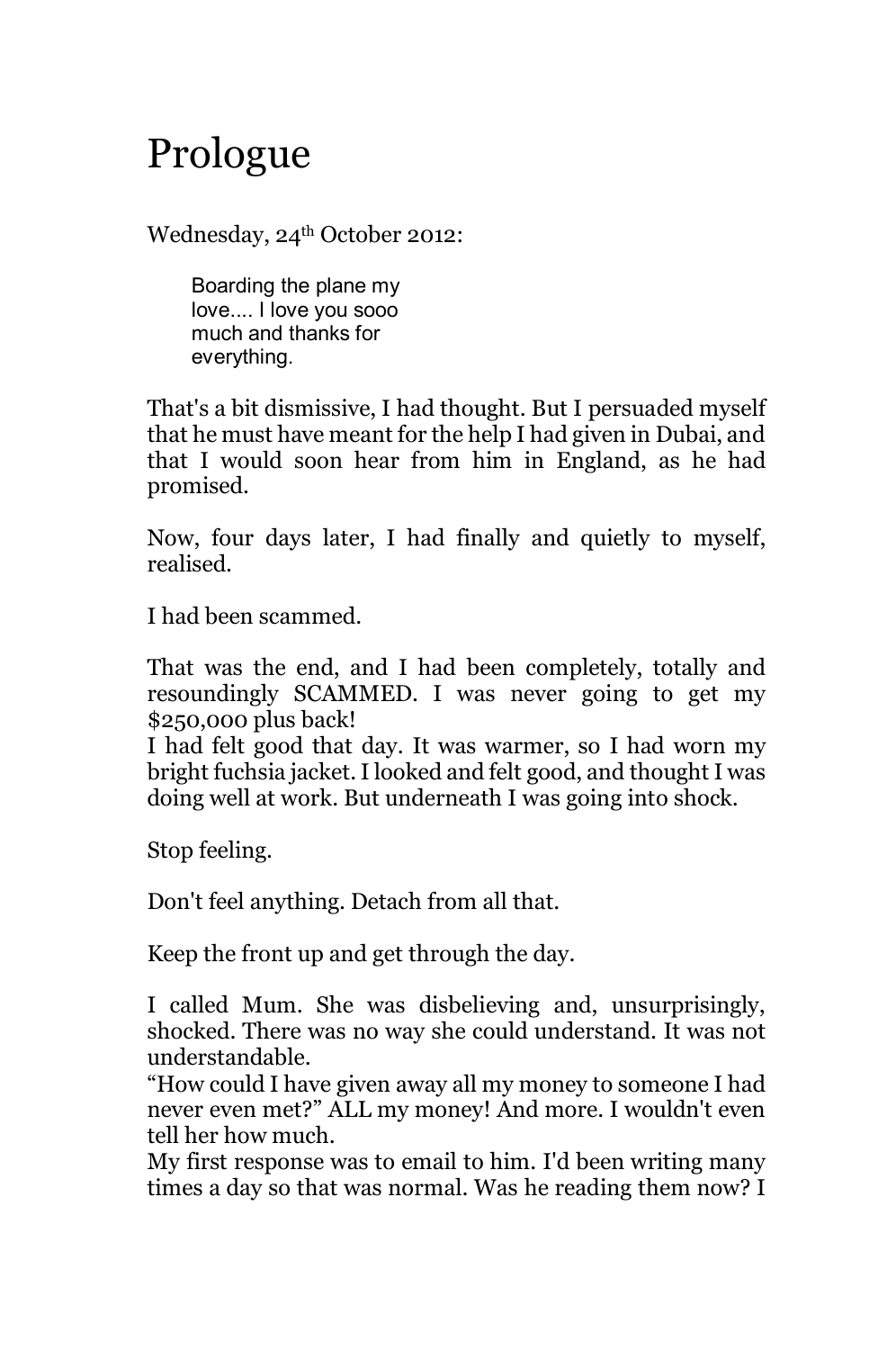didn't know. Perhaps he would want to know what reactions I was having, to see if he needed to protect himself in some way? Anyway, I needed to write.

Before I sent it, I wrote the subject as "Back to you..."

I have realised today that you are not going to return my money are you. That "thank you for everything" was a last dismissive good bye.

You would leave the woman you love with not enough money to buy food. That's how short of funds I am right now and you knew it would come to this.

I wouldn't let you go without but you would let me. I guess that's my fault though, for choosing love over money.

I'm in shock of course, haven't yet allowed myself to feel. The loss of your love will be the most painful, because I know, even if you scammed and manipulated me, that you loved me too. I know that, because I felt your heart with mine. And you confirmed it in your last message.

Part of me hopes you will just turn up on my doorstep, surprise me, make it all alright, and we can be together the way we'd promised each other, forever. Deluding myself again...

Was any of what happened true, or was it all a manipulation? I certainly believed it, you made it so believable. I guess I will never know.

Who are you, are you real? I still believe you are. More fool me.

If I have it wrong, please get in touch. If I have it right, please get in touch.

Otherwise I guess I draw my own conclusions, broken heart and all.

I am your woman, always, all ways. Now we have to wait another lifetime to complete this bonding, promised to each other for lifetimes past.

I know in your eyes all of this must sound pitiful, you are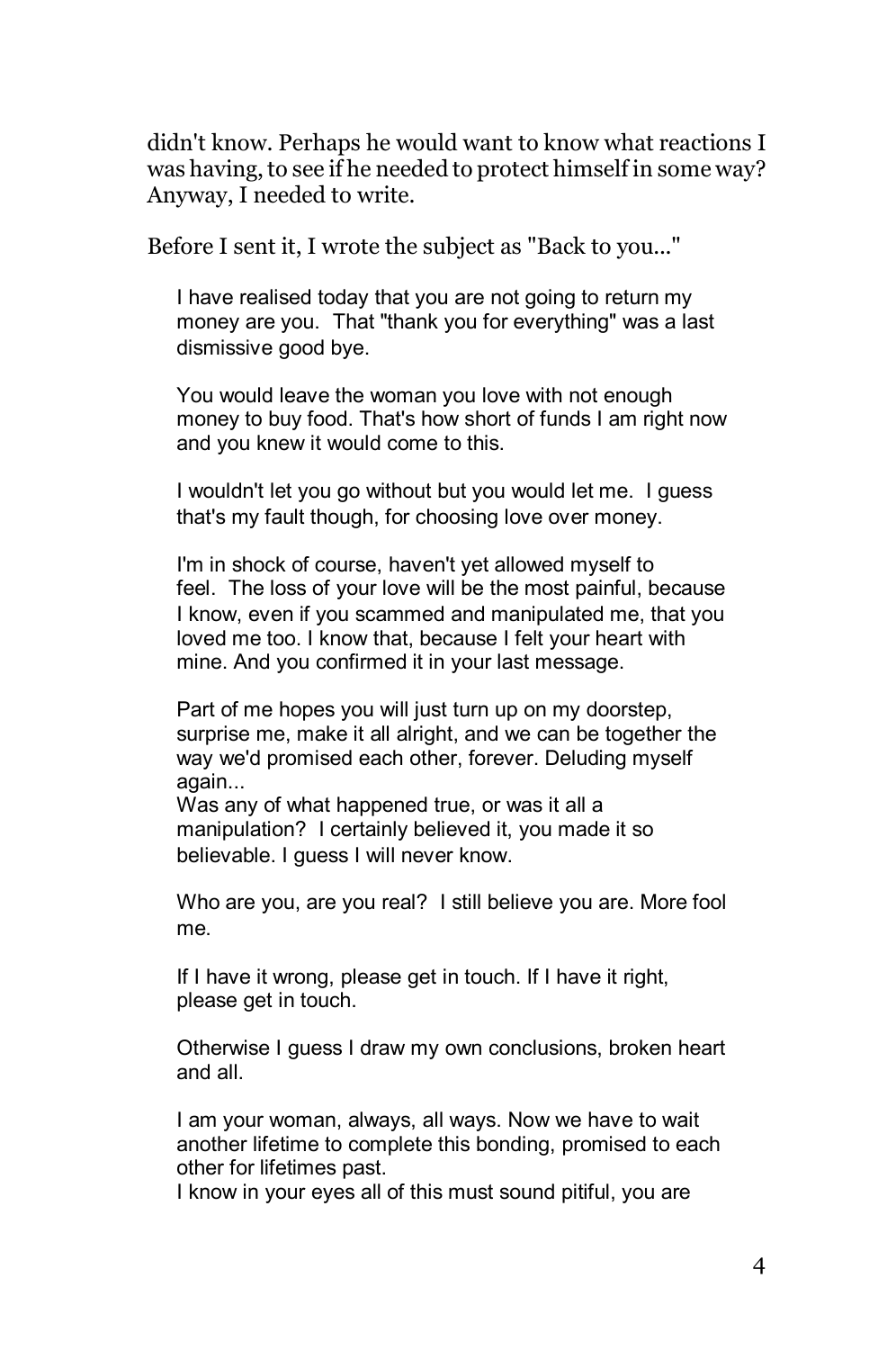probably laughing at me, at how easy I was to manipulate, but I know my love was honest and true, full and generous, and sexy, and I stand strong with that.

With an open invitation – turn up on my doorstep some time... Back to you... I love you sooo much. Thank you for everything.

Then I went to check my finances. They were appalling. Already two of my accounts were overdrawn, and I only had \$200 cash to draw on.

I had \$2700 in bills due before my next pay of \$3500 came in, and another \$3200 due in the week after that, including my rent and mortgage payment. I had no idea how I would afford food during that time. I calculated I might be able to pay some bills on Amex, but that might come back with a sting with the next statement if I was unable to pay it all then. I could delay one or two, and maybe pay later.

I emailed him again, desperately calling this one "Bills."

Just in panic reviewing my bills due over the next few days - \$3500 worth that I cannot pay because you have my money. That I believed honestly you would be paying me back by now.

Is there any way you could send some to me  $-$  cash in a card if you don't want me to know where it has come from.

Eamon please.

That's after I have spent my next pay cheque on rent for my place here, and does not include food and living expenses. My accounts are already \$200 overdrawn, so perhaps \$4000.

It's not much to ask after all the money you have from me...

Did I expect him to do this? Part of me wanted there to be some caring for me from him. I've not emailed him again.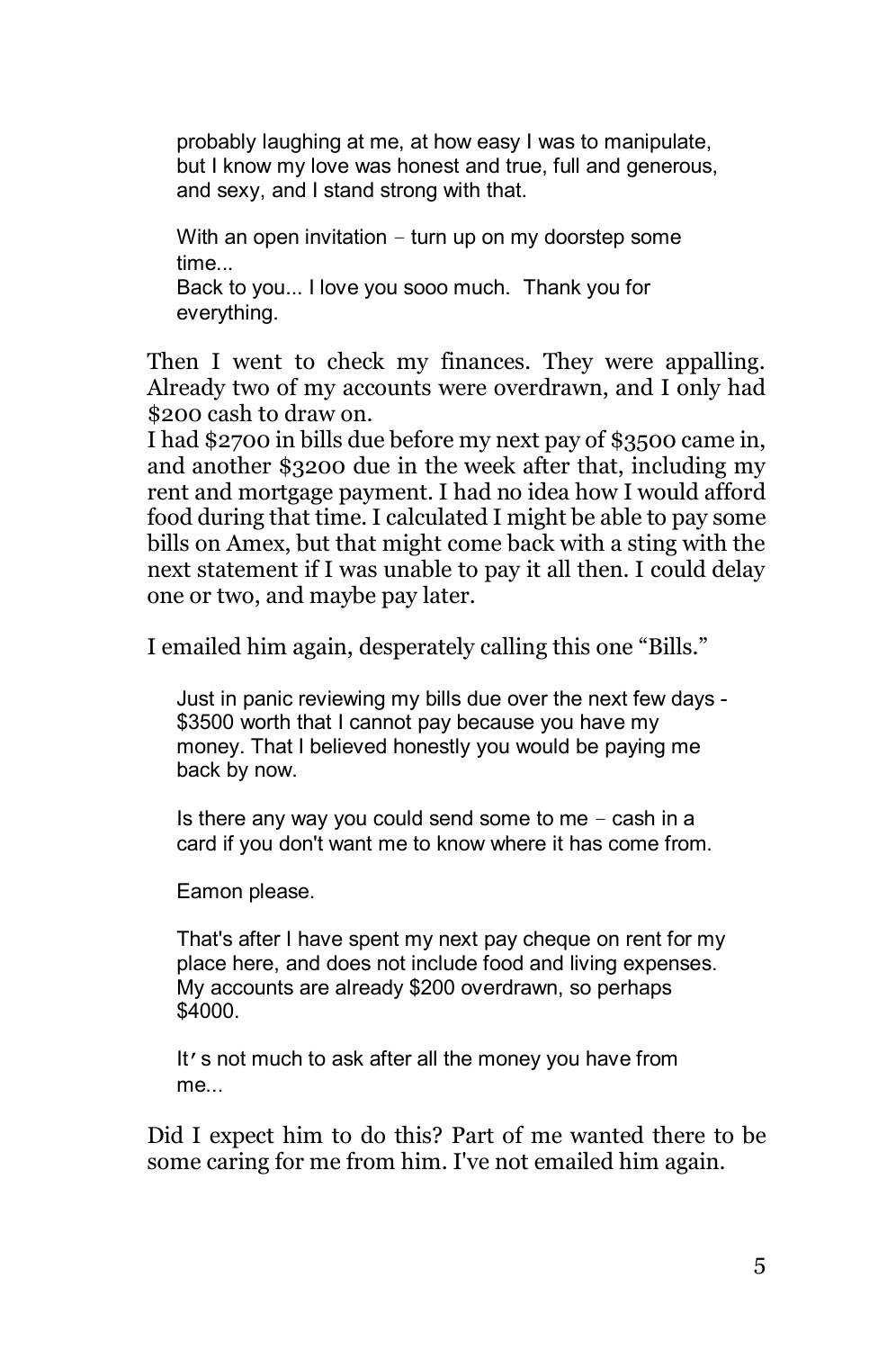How did I get myself here? I was warned. Strongly warned about these exact types of scams by several good girlfriends and numerous family. So, I had no excuse.

How could I have given away all of my money, including all of my superannuation, to him?

How could I have taken an additional \$25,000 credit card debt, to give the money to him?

It's hard to explain how. It needs the full story to make sense.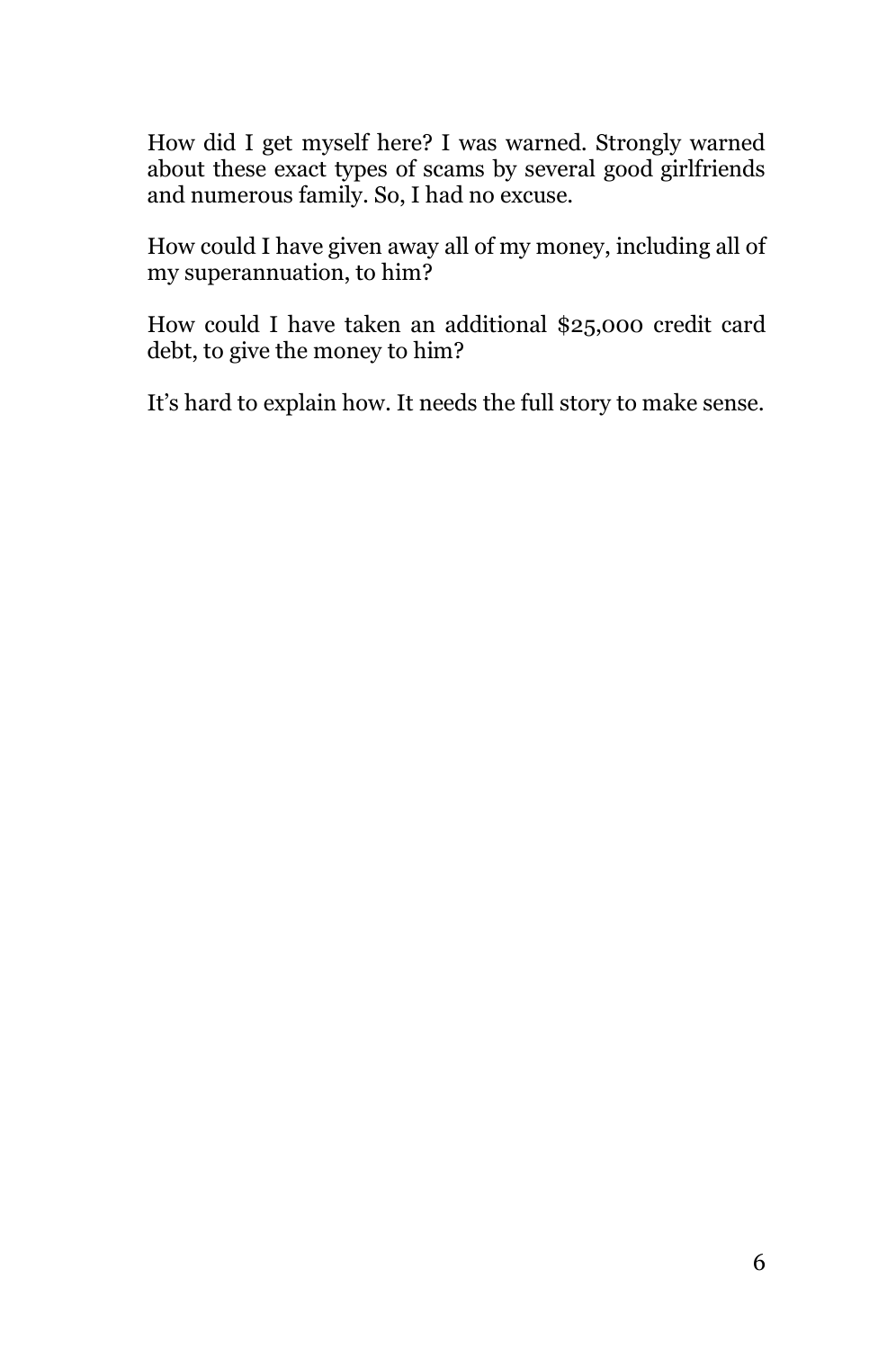### Part 1: The Scam Diary

#### My Whole Sordid Story

#### The Start

I was ready. After twenty years of being an independent and lone woman, I was ready. I'd seen it was possible. My landlady in Brisbane had done it, found a nice man, gone travelling to Europe for three months, then settled down to reshape the garden in his new home on the Gold Coast together. And then retired at sixty-five. Age was no barrier.

I'd tried one of those "attract your soul mate" eBook courses last year, but wasn't ready then. I only reached day sixteen of thirty.

There had been a big change and I was ready. I had left Brisbane and moved to Melbourne. I found a good job, a nice house, and it had all gone very smoothly, not one problem. I had returned to my teenage stomping ground. Family was nearby, and pleased to have me back.

Couldn't I also have someone to share my life with? Of course, I could. I deserved it. At age fifty-nine it still wasn't too late. All other areas of my life had been going so well, this would go well, I told myself.

Last year I had gotten a cat, a lovely ragdoll kitten I called Cookie. Having Cookie to look after every day opened up my loving nature, my heart. I loved Cookie and knew I could love someone, given the chance. I was ready for love.

I'd looked at 'Plenty of Fish' (PoF) once before, years ago, so went back there. No money to exchange. I had one good photo to use, the same one I have on Facebook and LinkedIn. A nice laughing face, with pearls.

The first decision, a pseudonym. I was new to this big city, I would use that. Jannew2melb. Yes, that was me.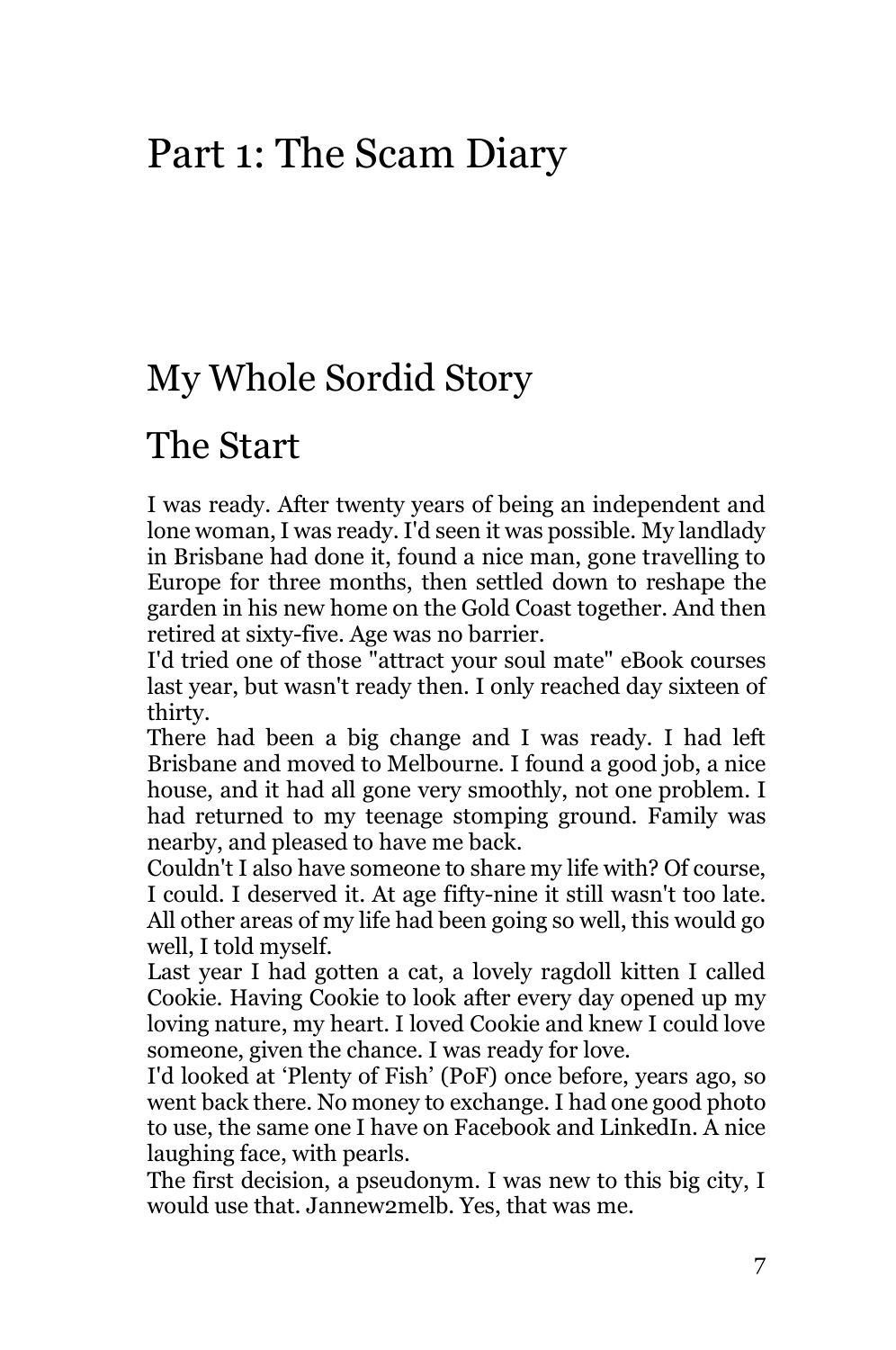I was a fifty-nine-year-old Leo, non-smoker, with 'A Few Extra Pounds' body type, looking for a long-term relationship.

Before I had even completed my profile, there were people wanting to chat to me. I ignored them. I wasn't ready. Chatting was a bit too immediate.

I got some help from a friend. "Tell them what you admire in a man," she said, "they like that."

I finally settled on:

I left Melbourne many years ago, and now I'm back, and want to explore and experience all that's wonderful about Victoria. It feels like a new phase in my life.

I like social cycling, and a weekend away, walking, cycling, enjoying good food. I'm looking for good company to do this with and a partner to share my life with. I'm keen to be fit and healthy, and get into a good routine to support this. I'm interested in property investment, to build my retirement income, and would love to build or renovate a home here. I'd also like to get back into some creative activity, painting or drawing. I also enjoy wandering around a good art exhibition.

I admire a man who has a good intellect, clear ideas, and can carry a good discussion about what's important in life. I think a friendship grows from shared values - mine are left of centre. I'm also content with silence, when that's appropriate.

I'm attracted to someone who has a strong sense of who they are, have a positive attitude to life and the challenges it brings. Someone who wants an equal partner in life, and can allow me to be myself. As well as being interested in the financial markets, they would be well read, socially and spiritually aware, and may belong to some group with a cause or topic that they are passionate about.

I'm not a social butterfly, more a home body, but love to be tempted to go out for movies, theatre, or a good restaurant. When home I'm a TV watcher, mostly ABC or SBS, and I love Radio National in the morning and afternoon. I'm not much for watching sports, except for Tour de France and the Olympics. I have a cat, a ragdoll, on whom I lavish my love and affection, and I am happy with who I am and where I am in life.

I know there could be more. I'd love a partner, companion, lover to share my life with, perhaps find a project to work on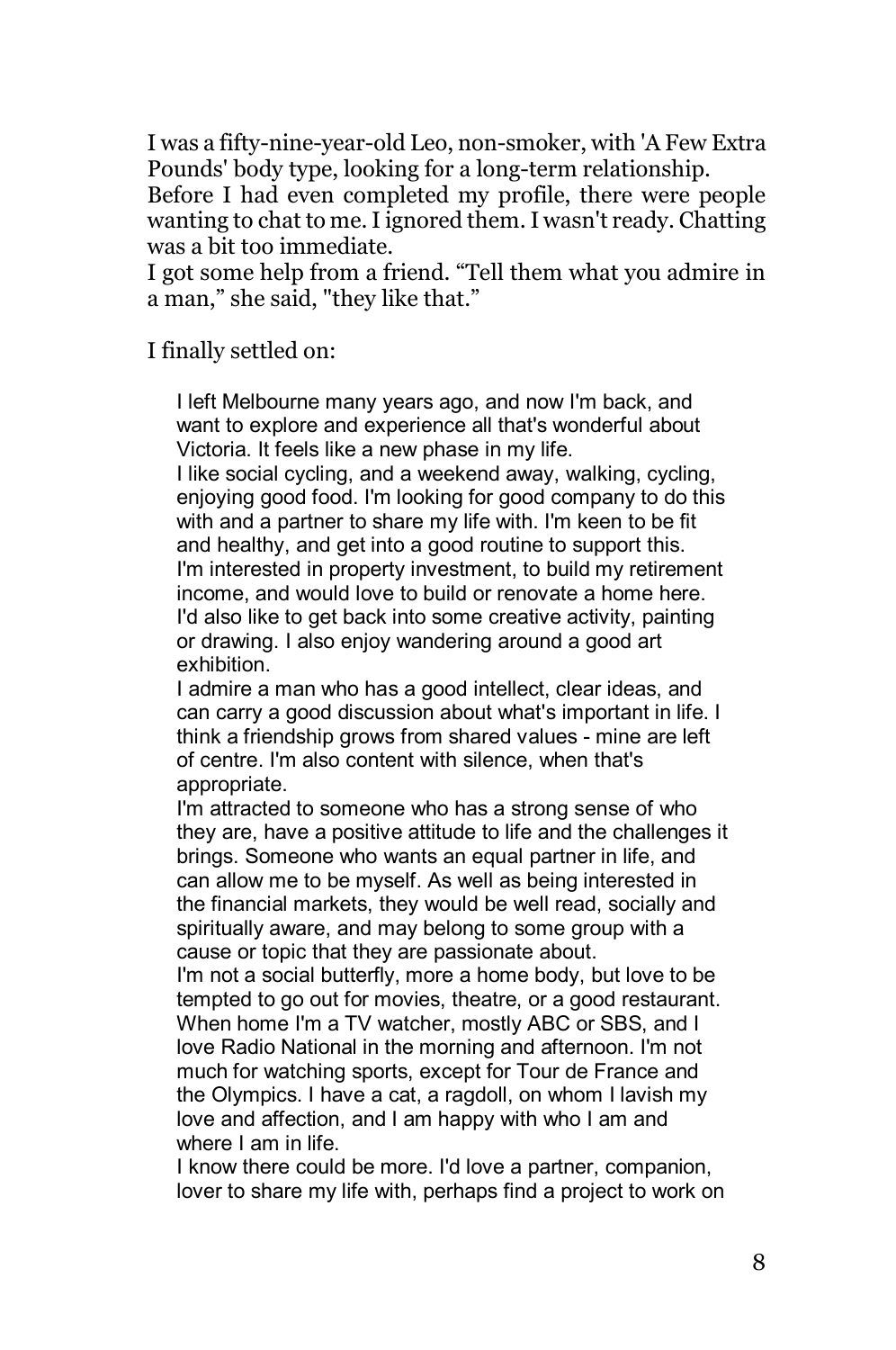together. Will that be you...?

Within a day there was a contact from a good-looking man, from Burlington, Canada. I was surprised to be contacted from someone so far away. I wrote back, asking did he know I was over here in Australia? He replied that it was no problem, he would be willing to relocate for the right woman.

He had four nice photos on his profile, one in a suit, looking respectably grey, one at the wheel of a yacht, and two casual photos. He had a dimple in his chin, a bit like the one Cadel Evans the cyclist has.

What was striking about his profile was that it was prolific. He had written a lot, which most men do not do, but of course women like, and I certainly did. A couple of things I remember were that he liked to eat ice cream, and he liked sunsets. He was about ten years younger than me. There was something inconsistent about the age on his profile too.

Within a short time he was suggesting we continue connecting via email, as it was cumbersome to write on PoF. I agreed, not knowing that this was a usual scammer's ploy. Luckily it now means I have a good record of what happened.

I emailed him, Sunday, 12th August:

Hi Aemon, (name spelled incorrectly at this stage) I am ok to keep emailing back and forth, I certainly think writing is a good way to start getting to know each other. I certainly admire your persistence in writing back to me. This is new to me and I am a little wary of your motives and the logistics could be an issue. It's a bit more of a trust issue, in my mind, than if you were local (why this is so is perhaps something I should question).

Let's see how it pans out.....

A couple of things... You have on your profile that you are interested in 'dating', but you are saying to me that you are looking for the longer term.?

Also, POF would be saying you are 60 if it is reading your birthdate as 1952... Which by the way is closer to my birth year, 1953.... Meaning I am a little older than you. It's not an issue for me if it's not for you?

I have just moved from Brisbane to Melbourne, so I know what it's like to move a bit, though it's not the same as country to country. It took me 4 days to drive down, staying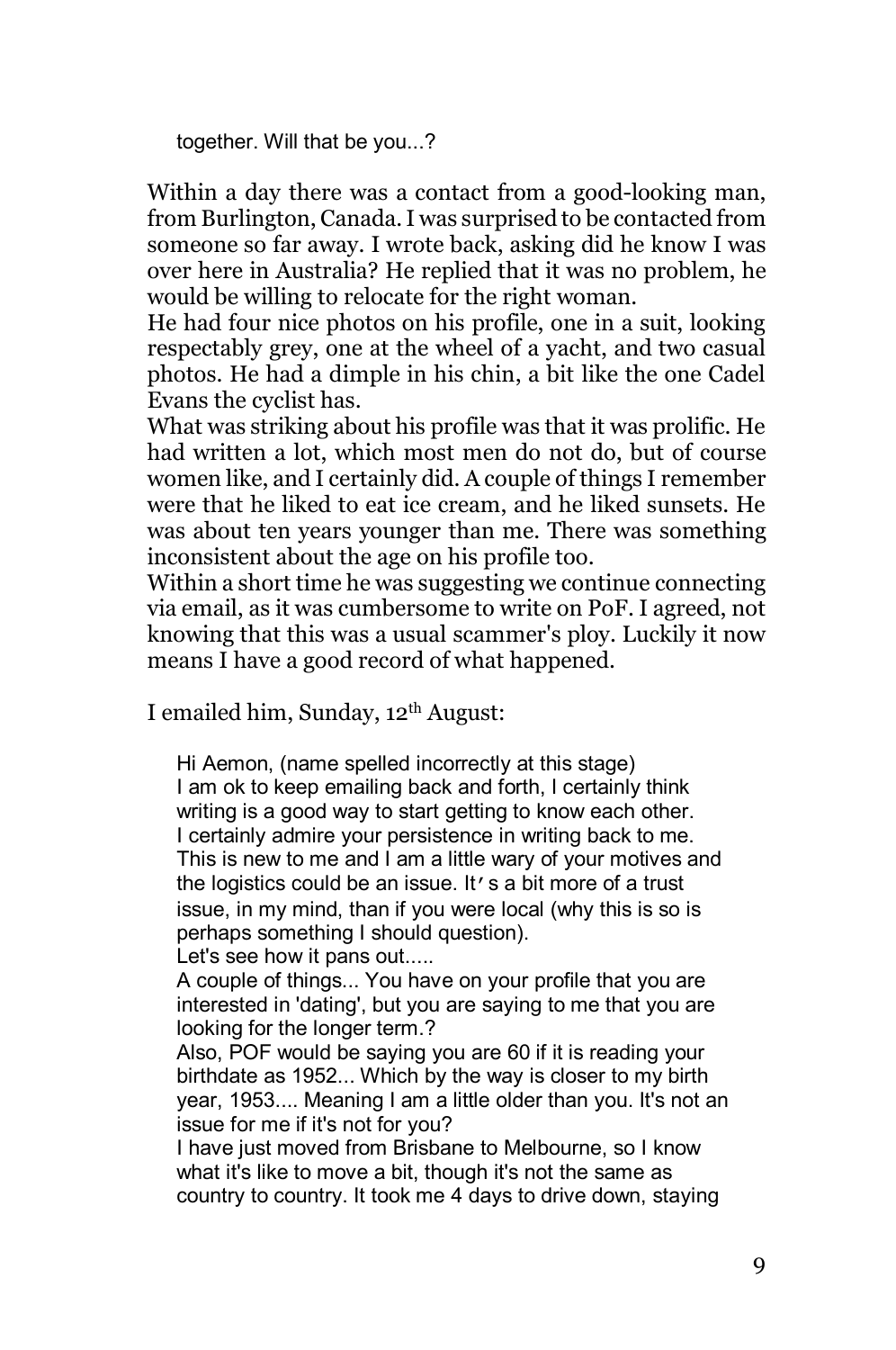with various friends and family along the way, and to give my cat Cookie a rest from the car. Settling nicely into Melbourne now though, and I'm 3 weeks into a new job. I also was in the US and Canada earlier in the year. I went to attend a work conference in Las Vegas, took some extra time with a US based cousin touring the grand canyon, then was up in Vancouver Island visiting relatives I had not met before. They are also originally English, as are my parents, though only my mother is now alive. I was actually conceived in England, and my parents then immigrated to Australia, and I was born here. What sort of project are you on in Canada? Tell me more about yourself... Jan

He replied, Tuesday, 14th August:

Greetings to you I truly appreciate you taking your time to write back to me and letting me have your personal email address, it felt good to read your response.

Here's a little more about me.

I am a civil Engineer, I am into building and constructions, I handle my job in contracts because I am self employed. I'm renovating and building new offices for a company here My daughter is 15 years, she lives with me in my base, Manchester England. She isn't with me now, she's home. I got married 16 years ago and it lasted for just 10 years. My divorce was quite difficult because I loved her so much and never saw it coming, it cost me alot, my concentration and so on.

I have not felt the love of woman for long now, and I really miss it, to be sincere, I'm quite scared, but just want to be bold. As the saying goes, no risk, no reward. Age is not an issue for me because you aren't much older than me, I am 50 years old.

Does it bother you?

I am a man who believe so much in love and fun. I am a one man to one woman relationship type, and when I love, I love real hard, I listen to my partner , respect her points of views and understand a lot.

I'd like us to have a good communication based on honesty and see where it leads,

I'm sure it will get somewhere good.

Keep well

Eamon....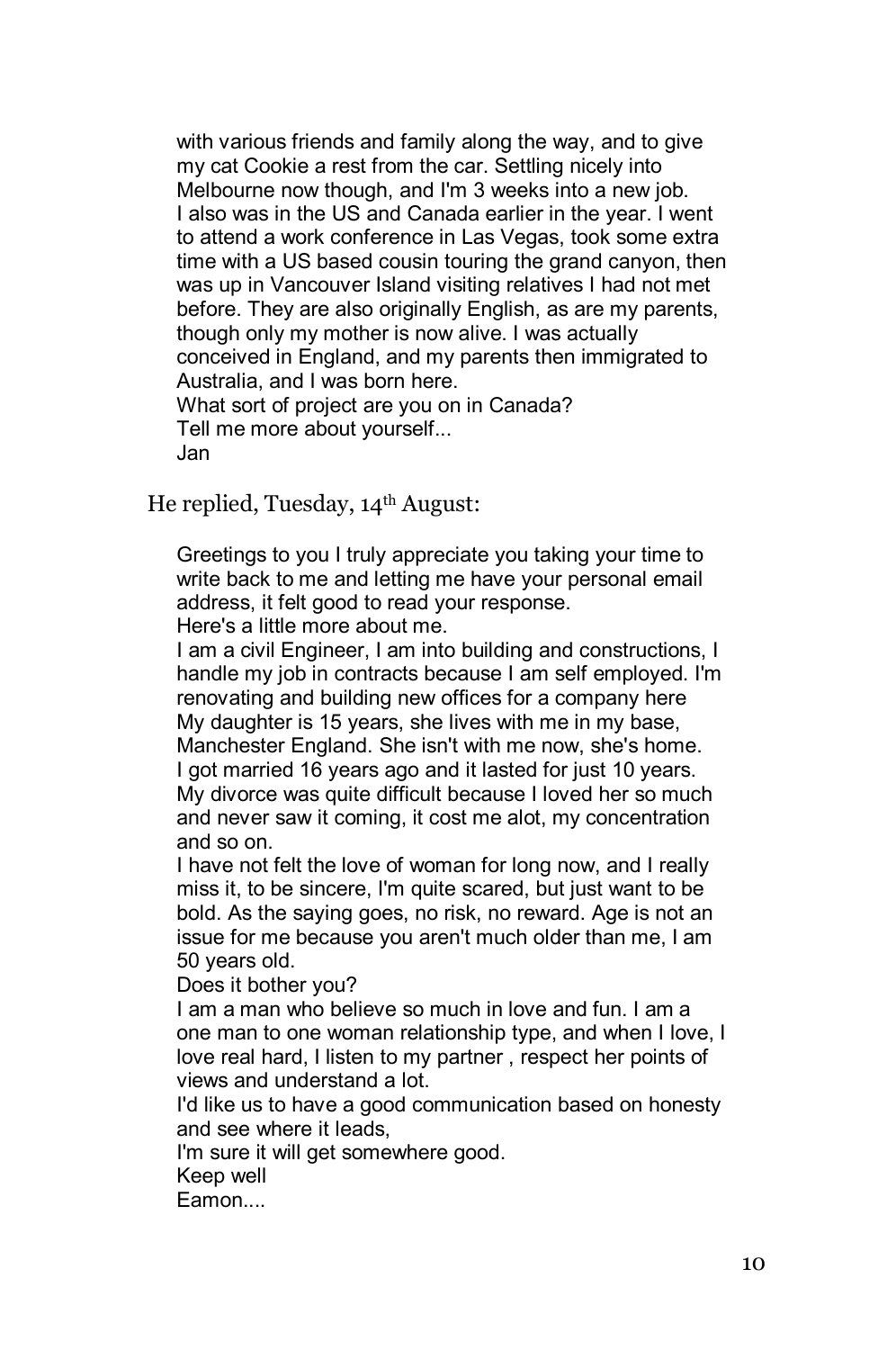So far so good. He sounds interesting, open, willing to communicate honestly and shares about himself in a very engaging way. Even his name is exotic, Eamon Dubhlainn. Emails went back and forward.

I replied, Tuesday, 14th August:

Hi Eamon,

thanks for sharing with me about yourself. I was touched. A little about me in return.

I don't have any children and I have never been married. In fact I have been without a partner for many years. When I was younger this was distressing, but for a good few years now I have been comfortable with being on my own.

I am an Organisational Change Manager, working on large IT implementation projects. I worked in Queensland in govt departments for 6 years, until the state government changed in March and the policies of employing contractors changed. I took this as a hint it was time to move back to Melbourne - more work down here.

Most of my family is here, except for my Mother, who is in an aged care facility in northern NSW. I am in the process of moving her down too, to a facility nearby. She has a degenerative motor neurone disease, and her health is declining. Another reason to be closer to family. I have been her primary support.

The move has gone really well. I found a lovely house, not far from my brother, and I had a job organized down here before I left Brisbane, and had several weeks to unpack and settle in before I started work.

Coming down to Melbourne feels like coming home somehow. I haven't lived here since I was 17 yo. It also feels like its time to find a special someone who can complete me, who I can share my life with, and that this will happen now. I have a lot of love to give, but I am also scared. I know I don't have a lot of baggage in other areas of my life, but I don't know what might come up in a relationship. I just have to trust that life experience will be enough.... I want a partner in the true sense of the word someone to do things together with, to share projects, plans goals with.

I'm a sensual person, and I want to be able to touch and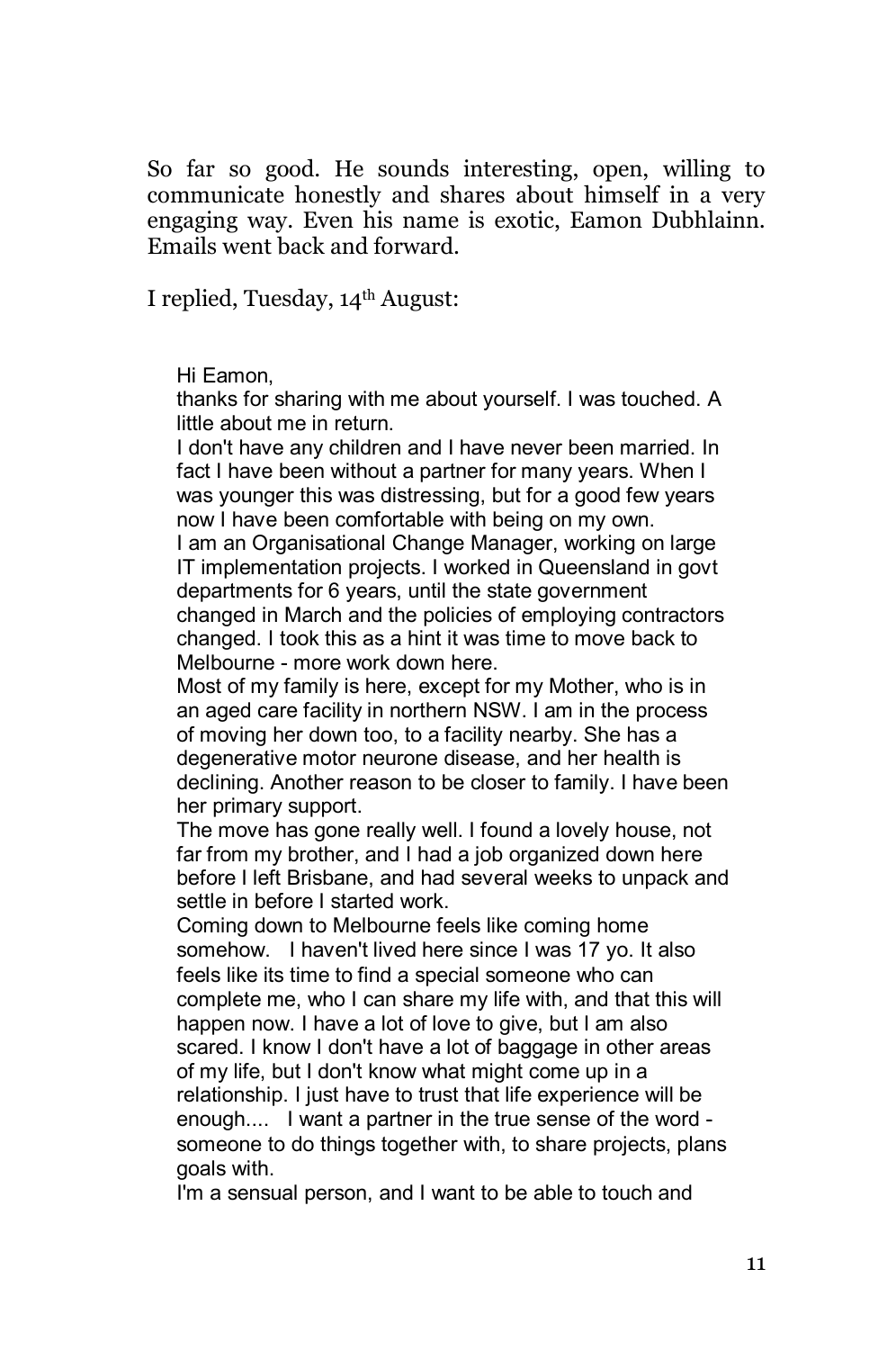feel.... And be close. I'm saying things i haven't said before, perhaps not even admitted to myself.... Enough for now, it's getting late. Looking forward to hearing more from you, Stay safe Jan

#### And he replied, Thursday, 16<sup>th</sup> August:

Hi,

It was really nice receiving your email, I hope you slept well and had sweet dreams. thanks for sharing with me so much about you, was really really nice to receive your email. I'm happy to know that you are ready to share your life with someone, that means you are ready.

I've never done this before and I'm thinking of what to share, for you to get to know more about me, so I thought I'd write out some of my likes and dislikes, not implying that you have to be this way but it will give you an idea about the man you are communicating with.

Interests: I tend to have a variety of interests, such as the following: I enjoy the outdoors. I love spending time by the water (lakes and oceans) as the water grounds me and provides me with inner peace. I too enjoy a nice sunset especially by the water (romantic). I enjoy cooking, walking, swimming, anything with outdoors involvement and playing like a kid when am with my partner. A swing is always lots of fun especially if someone is pushing you. I have a playful spirit. I enjoy quality time spent with my daughter. I enjoy a good movie, all types of music, reading, some sports, different types of foods. I am open to trying new things. The bottom line is I am active and have a tremendous amount of

energy to expend.

Passions: I have a few passions in my life and I would have to say that I am passionate about being a good father, about my career, about developing relationships (in general), and I really look forward to being passionate and having a passionate intimate relationship someday. I tend to be passionate about all things that are attached to the heart, my heart. Generally, this is my love and passion for humanity and for those that will come into my love life. Likes: I like many things as I am open minded and flexible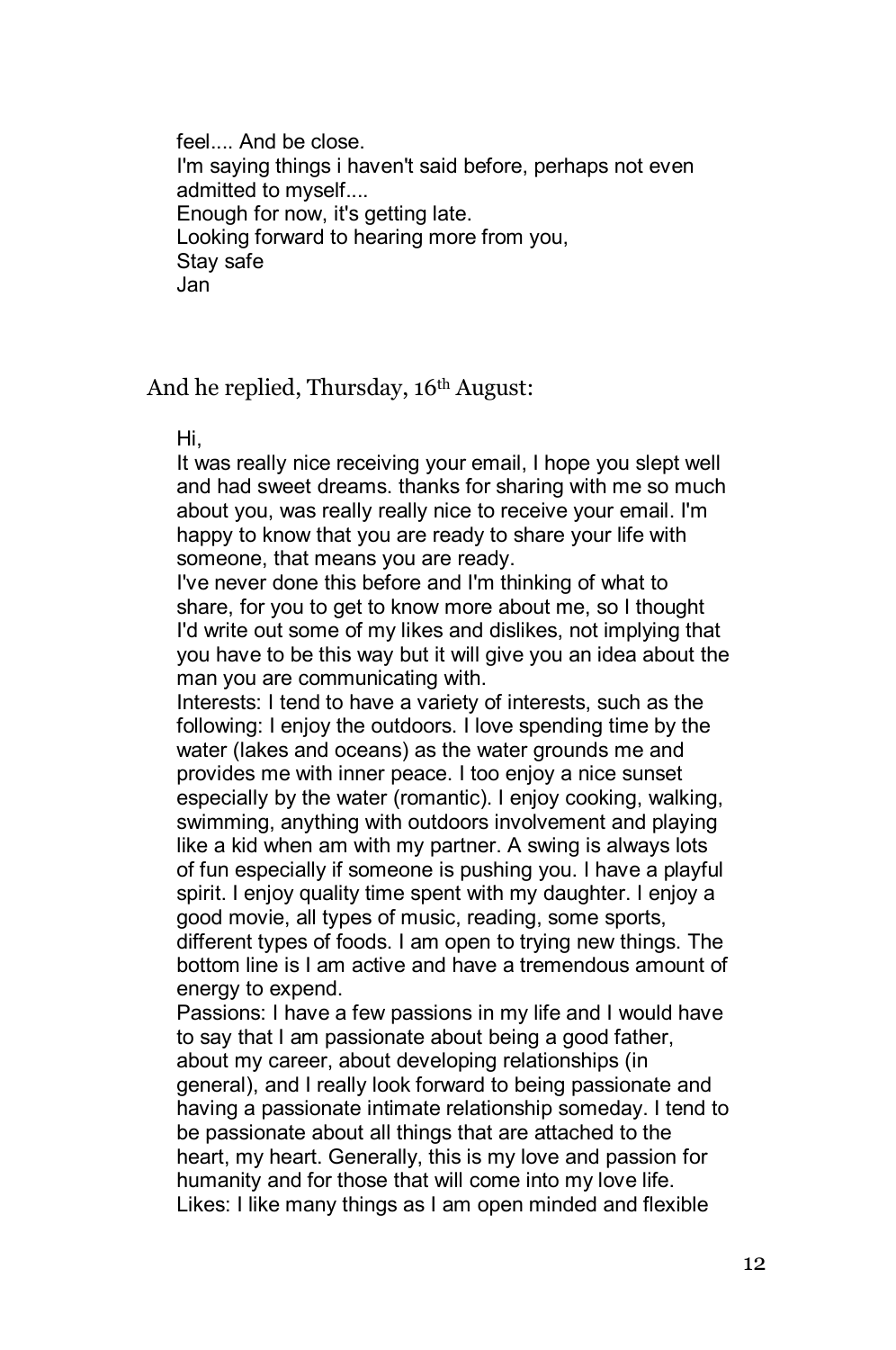person. Generally, I like everything providing that there is no dislikes of mine infringing on the likes. Some of my favorite food (restaurants) consist of Chinese, Mexican, Italian with Jamaican sauce and rice being my favorite. I love red licorice and my favorite flowers are carnations. I do enjoy traveling and thanks to my job. I would like to see castles close up some day and stay in a beautiful hotel close to the sea. I am thinking about a holiday over at the Caribbean. Not sure where I would like to go for now... Dislikes: There is not a whole lot that I dislike, however; the things that I do dislike seem to be based on values and character, allow me to explain. There are certain things that I have no interest in, however; these are the things that I clearly dislike or choose not to tolerate are: disrespect, unfaithfulness, dishonesty, lying, cheating, mean spitefulness, being judgmental, callousness, harsh words, hurtful acts, untrustworthy people, displaced anger, unfairness, injustice, selfishness, being inconsiderate, blaming, not taking responsibility, self-centeredness, rigidity and anything else that can cause damage or be damaging to another human being.

Relationships: Give 100%, if this can not be given, then you are not that true friend, lover or husband/wife. Be true to yourself, and your love ones. Honesty, communication, and understanding along with patience will make the difference. This is just my opinion mind you. Sharing, is more than finance, material assets, more importantly, it is the sharing of yourself, time, and love. Giving always more to the other, and they will give back. It is a forever revolving door of giving...

Let me see, what else can I share about me? I have a strong work ethic and I never give anything less than my absolute best. Oh, one more thing . . . in case you hadn't figured it out already, I am a hopeless romantic. I love the little things about a relationship -- holding hands and doing nothing, picking flowers in a field for the table for dinner, watching a butterfly go by as you're walking! I know, it probably sounds silly but it's me.

I trust that you are having a good week. I would love to hear from you and if there is anything else you would love to know or share about likes, dislikes, passions, and interests, do not hold back, am glad we are having this conversation, it will help in bring us closer.

Your in my thoughts,

Eamon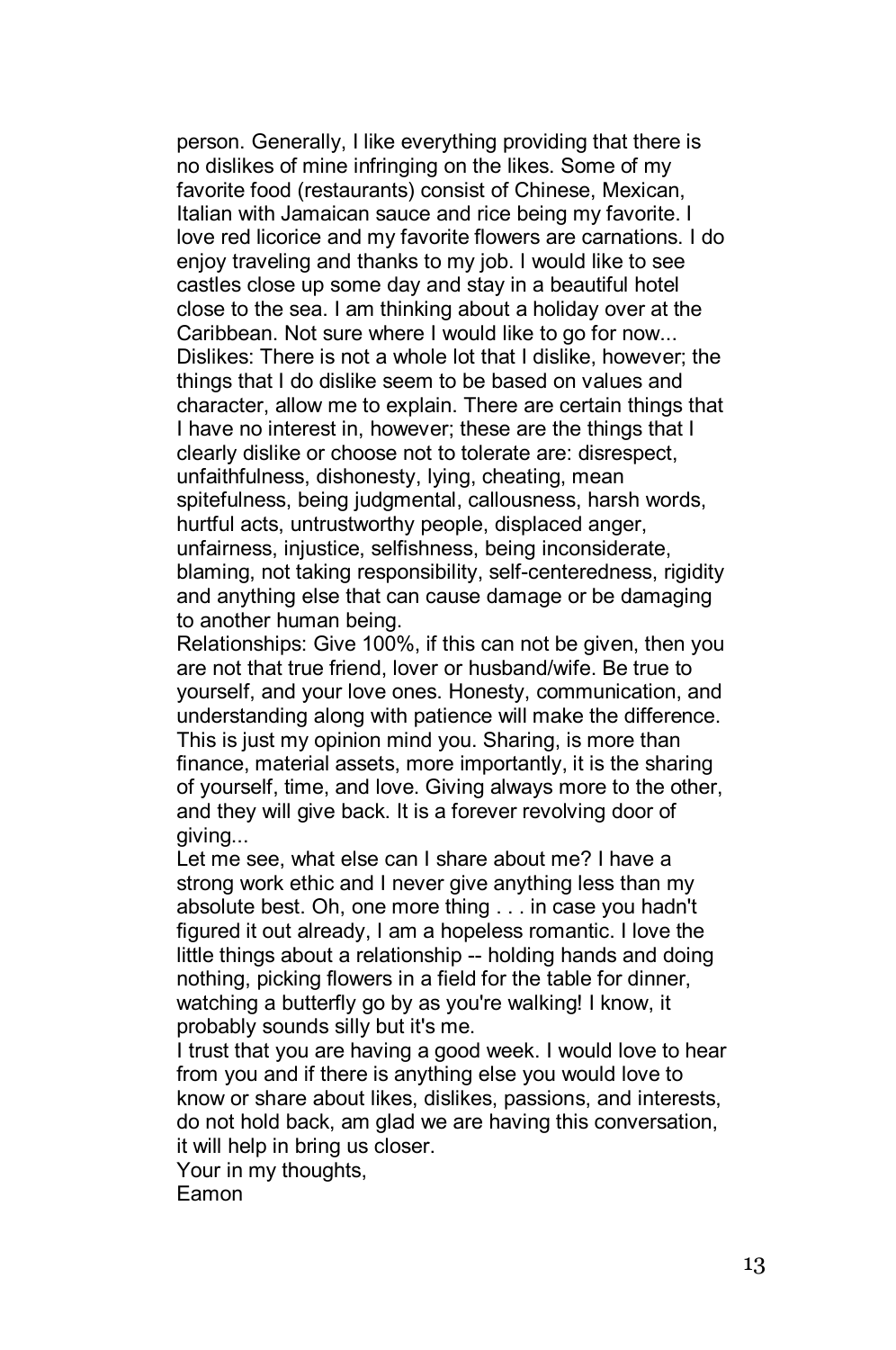Are these things any woman would respond to? I certainly did!

- He's passionate yes!
- He's a romantic yes!
- He's articulate about what he wants yes!

And he says he has not done it before, so it seems real. He emphasises openness and honesty. That's what I want too. I was already getting hooked.

My reply, Thursday, 16<sup>th</sup> August:

Hi Eamon,

what a lot of information you have provided. So wonderful to read it all. I am so honored by the time and effort you have put into all this. And that you have been able to be so clear about things.

I'm not going to manage to provide as much about me back in one go, as it's a bit late. There's a weekend coming up, so I will be able to have a good go then and take the time to respond as I would like. I have a friend from Brisbane staying tomorrow (Friday) night, but she is going back early on Saturday so I should have plenty of time then. Suffice to say that there is nothing in what you have written that jars with me. Quite to the contrary, I am thrilled by it all. It's not all the same as for me of course, that would be boring anyway, but there is enough in what you have said that has a form of echo with me, that I will respond to when I have some more time to find the right words. I wish to honor you in the same way that you have honored me (sorry the spell checker keeps americanizing....) Time for bed now, and I will dream of butterflies, water, sunsets, swings, and holding hands... Jan

And then the final tug on the hook, 18th August:

Hi there, thanks for your very informative email. [I didn't give much information so this comment seems a little strange, but I let it go...

I have enjoyed my time responding to your life with mine, your thoughts, wants, needs, dreams and more. I don't know you other than a small amount of correspondence. I will say my heart tells me you are one very special woman. Whatever will be between you and I, please know you have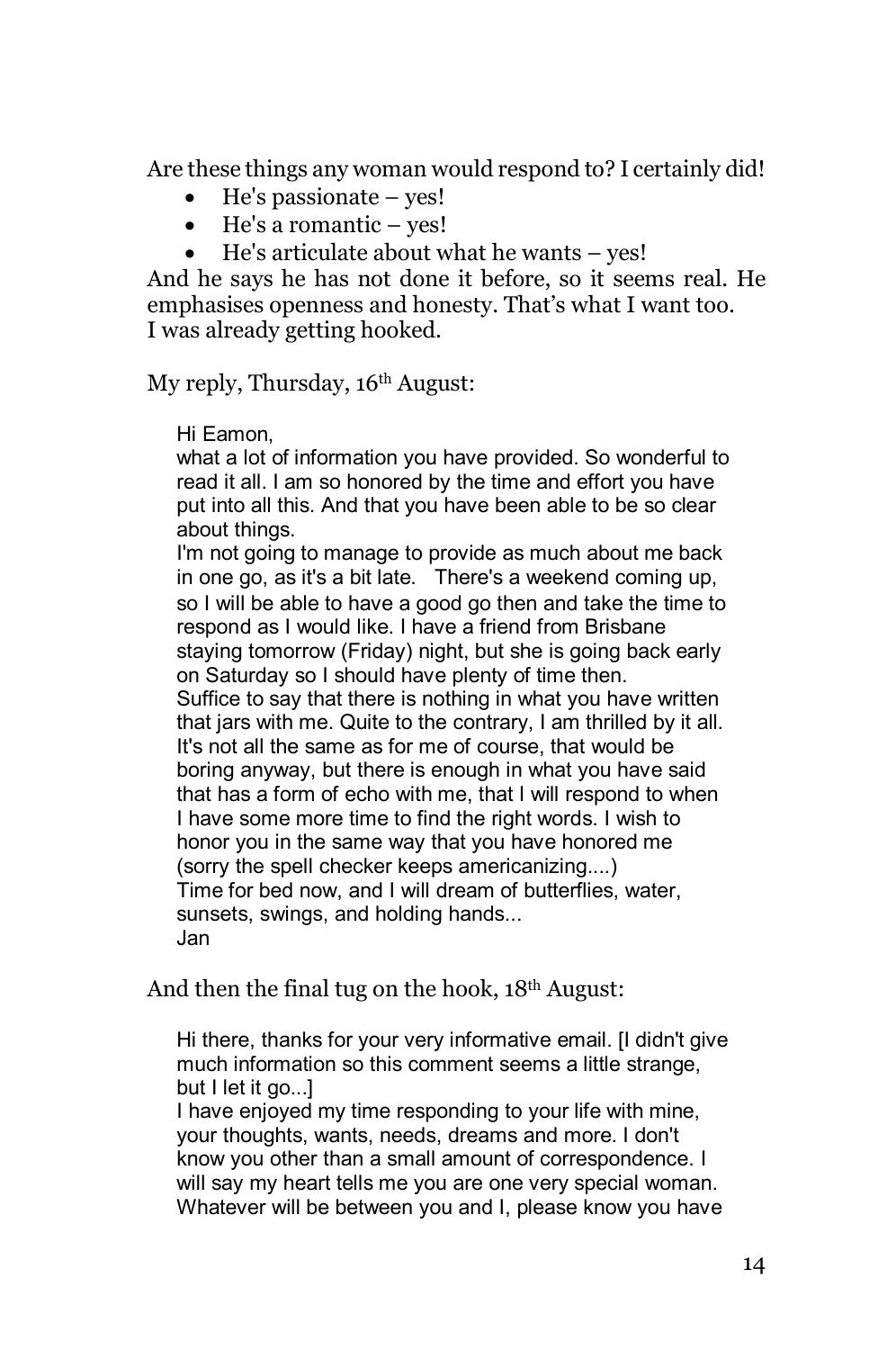a friend for life regardless of the miles between us. I feel very blessed that you responded to my email, that I will cherish forever. In our walks of life, it is not often you come across another who still has morals, family values, respect and continues to follow their dreams.

I want you to know that I will not be communicating with any other woman on the dating site for now, because I want to concentrate on getting to know you, I cannot communicate with more than one woman at the same time, please don't get me wrong, I am not trying to impose it on you that we must have something, I just want to have my attention on you and see where it leads us...

I want us to continue this communication, because there is much to know about each other, though we are far apart, but if we keep communicating good, we will be close to each other in our hearts...

I am offering you the flower of my heart as a friend. It's always growing and searching for perfection, always reaching for the sparkling rays of the sun but only if you can give it the care and nourishment it needs to thrive, give it your light and I pray it blooms forever.

I will be leaving for England 10pm today, I have been here for 7 weeks now, I rounded up my job here in the morning, please don't let that scare you ok

I don't know if you have a yahoo account, so that we can chat through the im, it is a fast means of communication, we can instant message ourselves ,ask questions about each other and get instant answers, if you don't have one ,I will appreciate if you will be able to sign up for one, it is free and easy...

I wish you a wonderfully blessed day ahead... Warm thoughts Eamon

I had checked out other profiles on PoF, and expressed some interest in meeting at least two local men. Both declined, one saying he was too busy, the other was already in a relationship. I was surprised that Eamon was saying his attention was now exclusively on me, as we didn't know each other well yet, but it was flattering to be thought a person of interest. When a man says he can only focus on one woman, any woman would like that. It's a bit contrary to the 'men cannot commit' myth and that they want to always play the field.

I didn't feel ready to take my PoF profile down though. Looking back, I see that I had focused on, '*I just want to have*